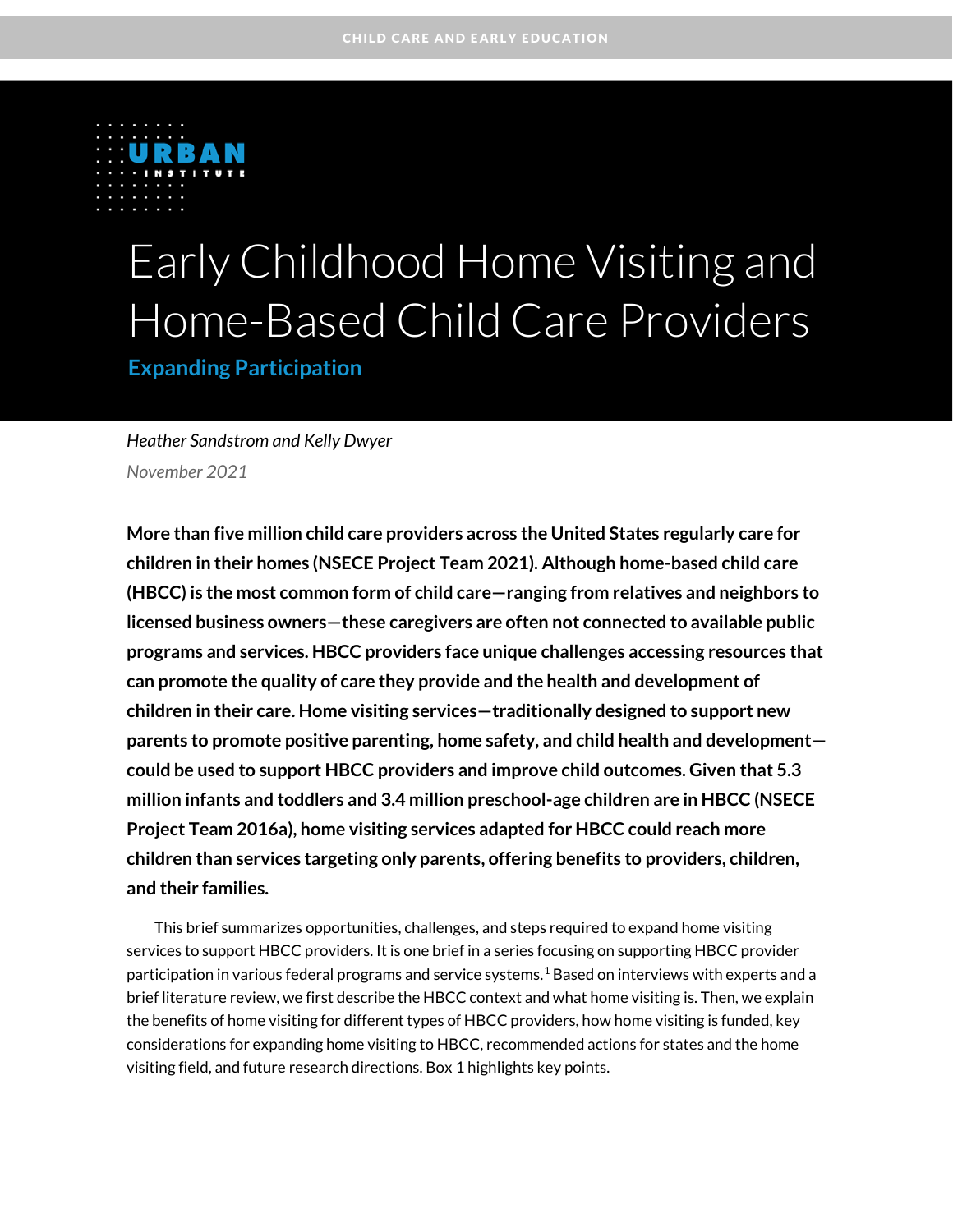#### BOX 1

### **Key Takeaways**

Home visiting is a service delivery approach that pairs a trained nurse, social worker, or parent educator with a new or expecting parent or primary caregiver of a young child not yet in kindergarten. Home visitors provide tailored support, education on child development, and links and referrals to community services and resources to meet caregivers' and children's unique needs. Evidence suggests home visiting could be a beneficial resource to HBCC providers, especially relative caregivers.

### *Key Considerations for Expanding Home Visiting to HBCC Providers*

- Available home visiting services and funding for home visiting broadly are already limited.
- Program eligibility is narrowly defined with very few programs serving HBCC providers.
- Home visiting and early care and education systems typically operate in siloes.
- **Home visiting should complement but not duplicate efforts of existing quality improvement** initiatives.

#### *Recommended State Policy Actions*

- **The Take inventory of HBCC providers throughout the state and explore how available adaptations** of home visiting models fit current needs.
- Identify which home visiting models, if any, are already offered in each local community and what would be required to expand services to HBCC.
- **Leverage new federal funds available for rebuilding the child care system to connect HBCC** providers with home visiting services.
- Leverage existing home visiting networks or build networks that can serve as a central hub for home visiting activities and group collaborations.
- $\blacksquare$  Improve cross-program service coordination to identify gaps and avoid duplication of efforts and time burden on providers.

#### *Recommended Federal Policy Actions*

- **Provide guidance to states about how to use CCDF funds for home visiting services.**
- Review MIECHV program eligibility rules, clarify whether and how HBCC providers can be eligible, and consider expansion of eligibility definition.
- **Gather federal agency leaders and staff to discuss ways to bring child care and home visiting** systems together.

#### *Recommended Policy Actions for the Home Visiting Field*

- Support cross-model collaboration to adapt model curricula when appropriate and tailor services to reach HBCC providers.
- **When adapting home visiting models, be mindful of the unique realities of HBCC and** differences among providers.
- **Consider the needs of a wide range of age groups, including school-age children.**
- Raise awareness of the value of home visiting services for HBCC providers.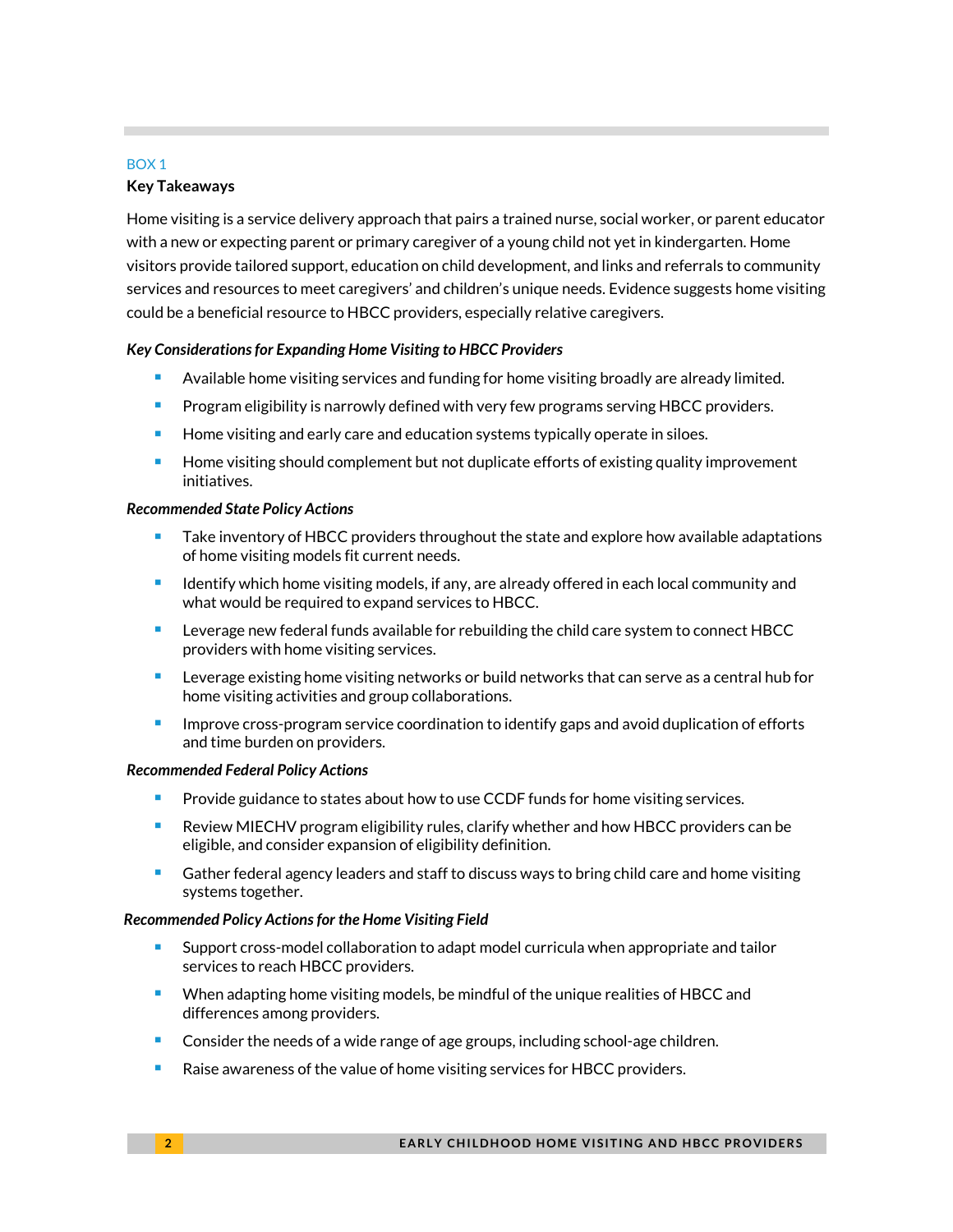#### *Future Research Directions*

- Which home visiting models work best with which types of providers, and for which outcomes?
- What special training do home visitors need to understand the HBCC context?
- **What services do HBCC providers really want?**
- **What lessons can be learned from sites that have extended home visiting to HBCC?**

### Understanding the HBCC Context

HBCC is the most prevalent form of nonparental child care in the United States, especially for children younger than age 3 and children from families with low incomes. In 2019, nearly 5.2 million HBCC providers (including about 1.1 million paid and 4 million unpaid) served about 12.3 million children younger than age 13 across the US (NSECE Project Team 2021). HBCC arrangements are varied and include relatives caring for a single child or small group, licensed and unlicensed providers caring for small groups of unrelated children, and providers operating a home business with a larger group of children and support staff.

#### BOX 2

#### **Understanding the Terminology Used to Describe HBCC**

The HBCC field has many terms, often poorly defined, that are used to refer to HBCC, including "family child care," "family friend and neighbor (FFN) care," "informal care," and "relative care." In this brief, we use

- licensed HBCC, which is any home-based provider who meets their state or local licensing requirements; and
- license-exempt HBCC, which is any home-based provider legally exempt from state or local licensing, which can include care by individuals who are related or not related to the child.

We differentiate between licensed and unlicensed care because licensing status is a common criterion in many states for accessing publicly funded services available to child care providers. However, states vary widely in which HBCC providers they require to be licensed, with some states requiring HBCC providers to be licensed as soon as they care for even one unrelated child and others not requiring HBCC providers to be licensed until they are serving many children.

These early educators and caregivers often experience long work hours, few breaks to address personal needs, and feelings of isolation when working alone (Gerstenblatt et al. 2014; Porter et al. 2010). Specifically, 83 percent of listed providers ("listed" meaning they are licensed or registered with their states as child care providers) work more than 40 hours a week—57 hours on average (NSECE Project Team 2016b). Attending training and networking opportunities outside the home is challenging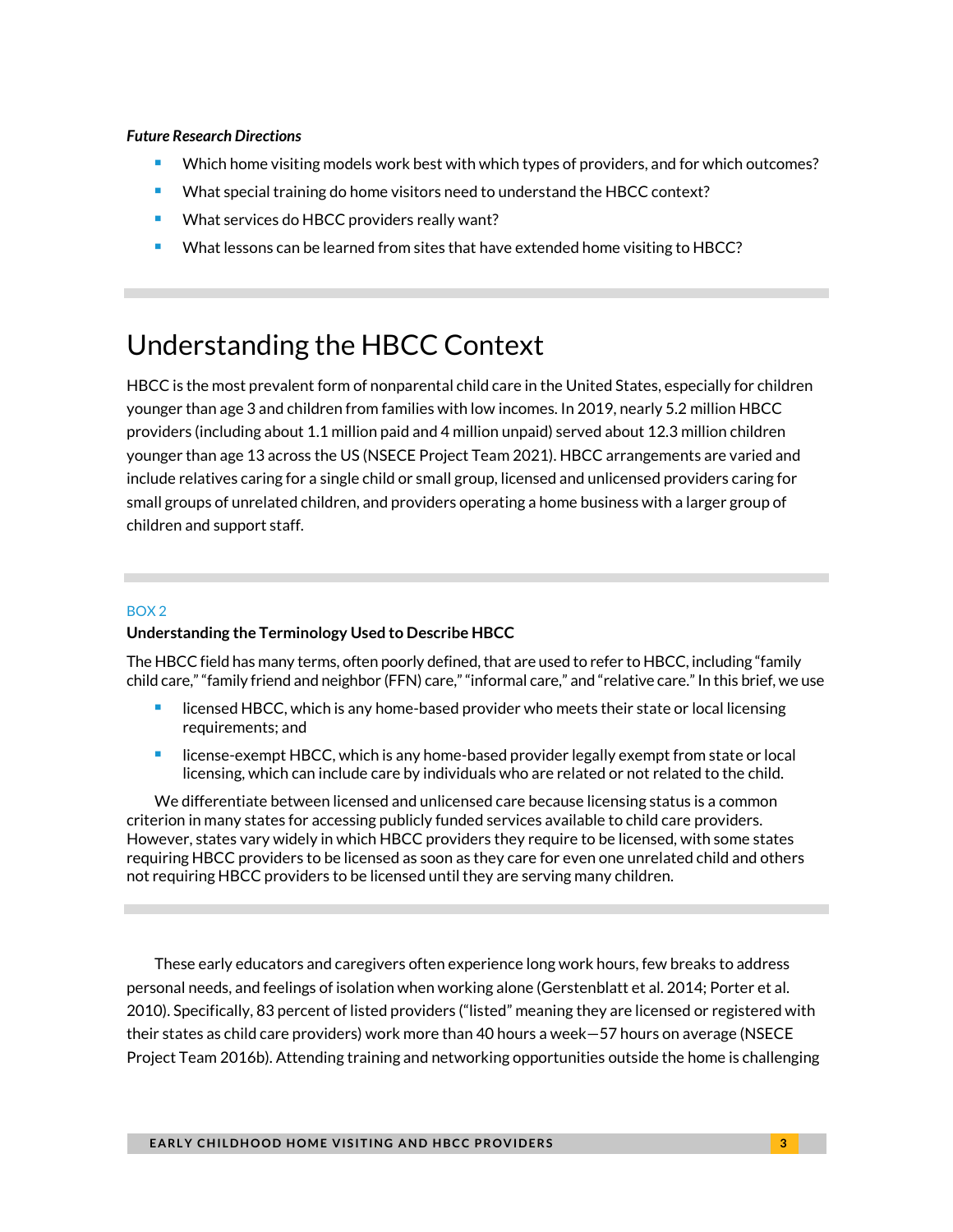given schedules and logistics. Though virtual meetings are more convenient, finding time to commit to virtual meetings when children are not present is also challenging.

Moreover, many HBCC providers struggle with low earnings and lack of access to employee benefits. In 2012, when data were last published, median annual earnings for paid, listed providers were approximately \$23,000 (NSECE Project Team 2016b). In 2019, 11 percent of all HBCC providers (licensed and not) had no health insurance coverage and 28 percent self-reported having fair or poor health.<sup>[2](#page-14-1)</sup> The COVID-19 pandemic has further exacerbated health inequities in the US and placed greater demands and stress on the HBCC workforce, many of whom continued operating throughout the pandemic (Porter et al. 2020). The health and well-being of HBCC providers is concerning. Physical exhaustion and stress can result without proper access to supports and resources, keeping providers from offering the best care they can.

Available resources to support child care providers more broadly, especially those targeting quality improvement and promotion of child health and school readiness, are often limited to licensed providers and designed with center-based providers in mind. For example, nearly all states have child care quality rating and improvement systems (QRIS) that offer training and resources to support providers in their quality improvement efforts (Tout et al. 2017). Most states include licensed HBCC in their QRIS; however, many of these systems were designed for centers and then modified for licensed homes, and they typically do not include license-exempt HBCC providers. A QRIS is also a consumer education tool designed to provide quality ratings to parents to help them make informed child care decisions. However, QRIS focus on program-level quality and do not traditionally collect data on individual children to track their health and development.

As an alternative approach, home visiting programs focus on individual children and families while promoting caregivers' wellness, confidence, and competence. Coming into the home and working with caregivers and children directly is a seamless way to offer support to providers in their typical setting and routine.

# How Home Visiting Programs Can Support HBCC Providers

### **What Is Home Visiting?**

One promising strategy to support HBCC providers is providing access to early childhood home visiting services (Lloyd et al. 2019). Home visiting is a service delivery approach whereby a designated support person—typically a trained nurse, social worker, or early childhood specialist—goes into a family's home to work directly with an adult caregiver and child to provide education, support, and connections to local community services. Home visiting has a strong body of evidence of effectiveness in improving outcomes for pregnant women and parents with young children (Duffee et al. 2017; NHVRC 2020). Home visitors support caregivers to make homes safer, promote safe sleep practices, and promote healthy child development. They screen for postpartum depression, substance abuse, domestic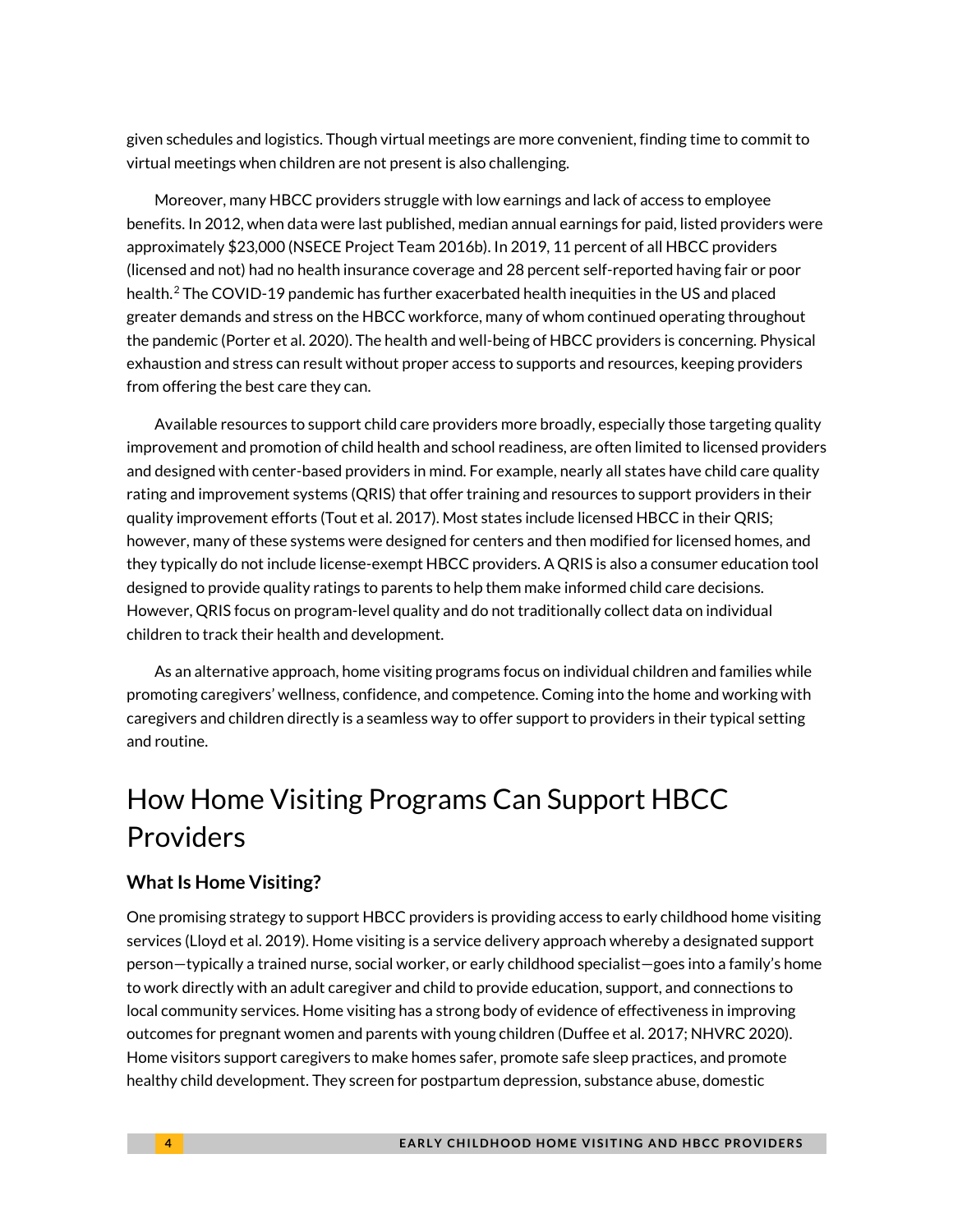violence, child developmental delays, and family needs, and they refer families to local services so they have stable housing, food security, medical care, and other necessities.

Currently, 21 home visiting models meet criteria for being evidence-based by the US Department of Health and Human Services, and dozens of other models with various levels of published research evidence exist. $3$  Although all models are designed to support child and family outcomes, some focus more heavily on maternal and child health and others target parenting practices and school readiness or prevention of child maltreatment. Timing of enrollment varies with multiple models targeting pregnant women to help improve birth outcomes, several enrolling newborns or young infants to support new parents, and others enrolling families with toddlers or preschool-age children to promote school readiness.

### **Home Visiting Model Adaptations for HBCC**

Although home visiting models are designed to serve current and expectant parents, several models, including Home Instruction for Parents of Youngsters (HIPPY), ParentChild+, and Parents as Teachers, have adapted their curricula to fit HBCC providers' needs. [4](#page-14-3) These model developers recognized that some parent participants in their programs are regular caregivers for children other than their own, including nieces, nephews, and other young relatives, as well as unrelated children of friends and neighbors. When home visitors go into the home, they see and learn about these other children. Model developers saw this as an opportunity; what parents learn through home visiting services can have a positive impact on other children in their care and those children's families.

Additionally, the home visiting field has recognized that a significant number of young children spend their days with home-based caregivers other than their parents, and these caregivers (related or unrelated; licensed or exempt) may also benefit from the support of a home visitor. Home visiting is also an innovative approach for offering individualized coaching and professional development to HBCC providers. Existing professional development models, especially those designed with center-based care in mind, may fall short of meeting HBCC providers' unique needs and fail to address their personal well-being.<sup>[5](#page-14-4)</sup>

Providing services through child care providers is another way to reach children to support their development, particularly in settings where they routinely spend their days. Experts suggest home visiting may improve health equity and reduce disparities in child health and developmental outcomes. Home visiting can also reduce disparities in access to services and supports among providers disconnected from the child care system (i.e., unlicensed providers and those not participating in any quality improvement initiative or provider network).

Though HBCC providers vary in terms of licensing, payment, and number of children in their care, most are license-exempt, not paid, and related to at least one child in their care (NSECE Project Team 2021). In other words, these caregivers are extensions of the child's family. In this way, HBCC is different from center-based care and offers a setting well aligned with home visiting services: a home setting, existing relationships between caregivers and children (in most cases), and integration of family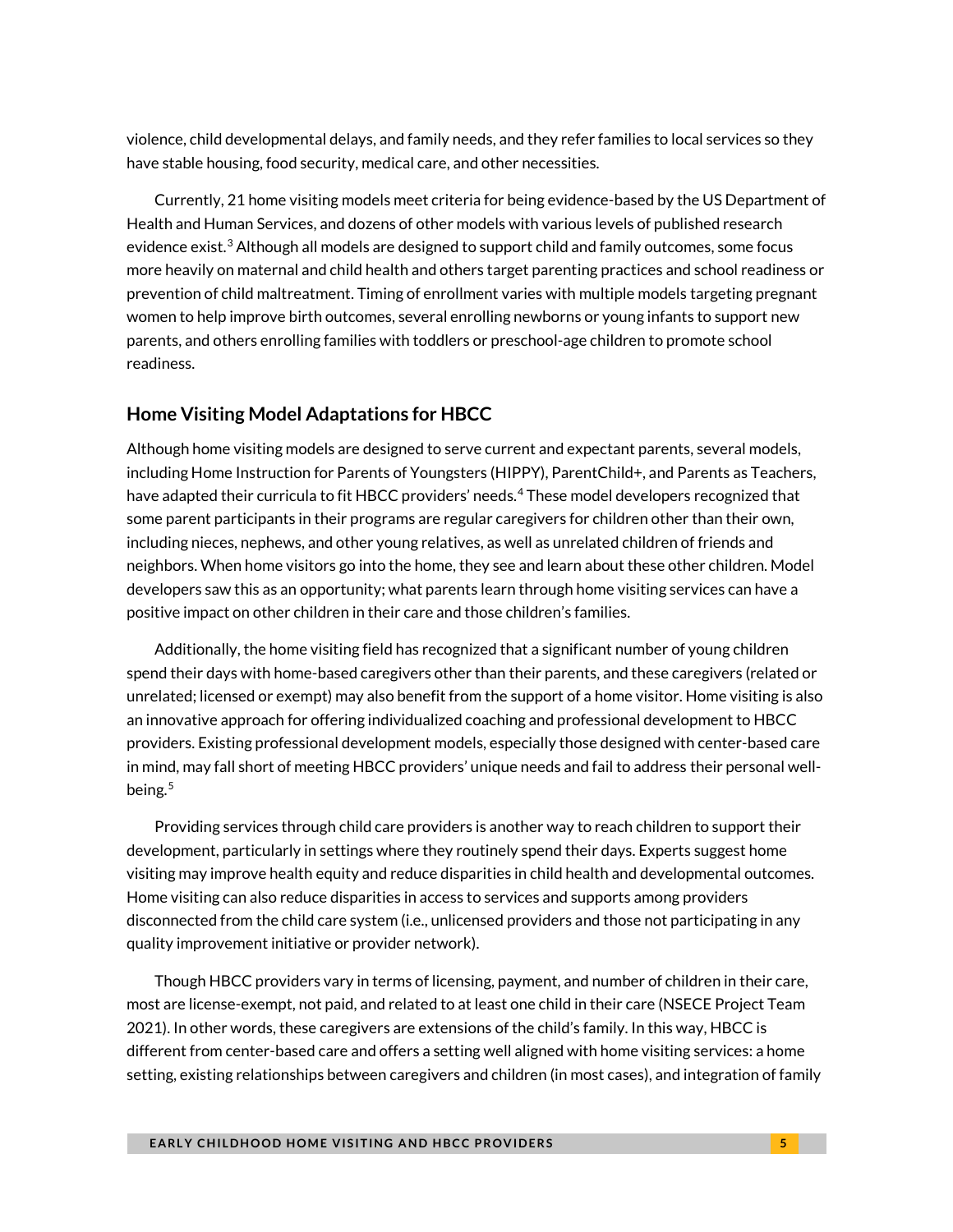and work life for the provider, with children regularly present in the home. Although home visiting traditionally focuses on parents and their children, multiple home visiting curricula are well suited for HBCC providers given the in-home service delivery method and focus on child development (Lloyd et al. 2019).

### **Adjusting Adaptations Based on Context and Type of HBCC Provider**

The experts we interviewed agreed home visiting services can benefit all types of HBCC providers licensed or license-exempt and relative or nonrelative. A tailored curriculum delivered in the convenience, comfort, and safety of a provider's home can improve their knowledge of child health and development, support healthy relationships with children and families, and teach stress management and self-care practices to support positive mental health. Home visitors can refer providers to other services and community resources. Though certain adaptations would be necessary given the context:

- **For licensed providers serving a group of children and larger license-exempt HBCC providers in** states that exempt HBCC providers serving several unrelated children, home visiting services may be framed more as a professional development resource to support and coach providers in the care environment.
- For license-exempt caregivers who primarily care for children because of their relationship with the family, such as a grandmother or close family friend, home visiting services may be framed more as a family resource. Home visiting is especially appropriate for relative caregivers who are an extension of the family and likely to continue having a relationship with the child regardless of the caregiving arrangement. Relatives may act as a stand-in for parents. With an estimated 35 percent of infants and toddlers in a regular caregiving arrangement with a grandparent, and more children with other adult relatives (Laughlin 2013), home visiting offers an important opportunity to support secondary caregivers of the youngest children in our country.

Also, new HBCC providers, regardless of licensing, can gain from having a dedicated support person visit their home who can share information on caregiving practices and child development, answer questions, connect them to resources, and guide them in setting and achieving personal goals.

### **Home Visiting Offers Many Benefits for HBCC Providers and the Children in Their Care**

HBCC providers can benefit from home visiting in several ways. Together, these benefits strengthen providers' personal well-being and the quality of their caregiving.

 **Reducing isolation**. Home visiting can reduce feelings of isolation as home visitors build trusted relationships with providers and offer their attention and support. As providers face challenges in their personal lives, with the children in their care, or with the families they work with, they can turn to their home visitor for guidance to work through their problems. Experts we interviewed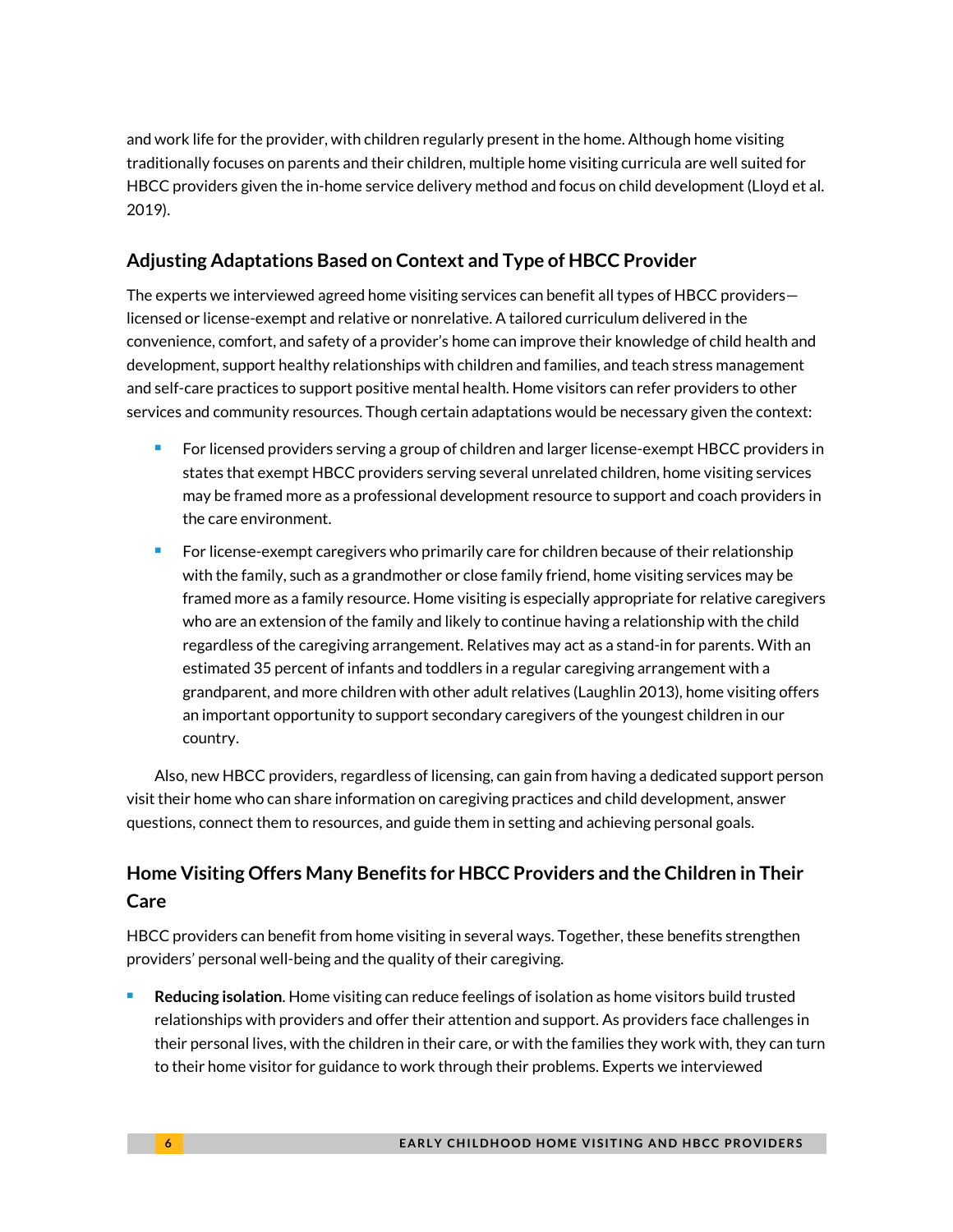emphasized that providers cannot adequately offer safe and supportive care unless their own needs are met: the idea that "you can't pour from an empty cup."

- **Building on strengths**. Home visiting models are strengths- and relationship-based. Home visitors help their clients identify the things they already know and are doing well to build on those skills. The home visiting concept is built on the idea of meeting the family or provider where they are. Meeting in the home evens out power dynamics in the relationship. Home visitors are seen as supporters and not enforcers, which helps build providers' self-confidence and self-efficacy. In contrast, licensing monitors and QRIS specialists often come into the home to observe and assess quality and, as a default, take a deficit approach by focusing on areas in which providers need to improve to get a higher rating.
- **Tailored to meetindividual needs**. Although a curriculum guides service delivery, home visits are tailored to participants' unique needs. Providers set goals for themselves and the children in their care and receive tailored support from home visitors to work toward those goals. This could include taking better care of one's physical or mental health or taking steps to get connected to local resources. Home visitors offer coaching to support adult behavior change.<sup>[6](#page-14-5)</sup> Home visits offer providers time and space for reflection, rather than focusing on completing forms and checking documentation as other training and professional development programs often do.
- **Learning through modeling and coaching**. Home visitors educate providers on child health and development, home safety, and ways to encourage early learning and family engagement. Through modeling and coaching, they support positive caregiver-child interactions, which translates into higher-quality caregiving, secure attachments, and healthy child development. Providers build confidence in their skills engaging children, which can improve their emotional well-being and connection to their work.
- **Connections to community resources**. Providers learn about and get connected to community resources, which can be particularly powerful for relative and nonrelative license-exempt providers who are otherwise disconnected from and potentially unaware of available services. They learn to advocate for themselves and the children in their care and be more resourceful.
- **Group connections and networking**. Home visiting programs can connect participating providers to foster peer learning and sharing and informal networks. Group meetings, in addition to personal home visits, are a key component of the Parents as Teachers<sup>[7](#page-14-6)</sup> and HIPPY model, to provide social experiences for children and adults. The ParentChild+ Family Child Care model includes a Community of Practice component to cultivate continuous quality improvement and build resilience through peer support. $8$  Experts commented that peer networks may be especially important for unlicensed providers that otherwise are not connected to support services, and also for licensed providers living in areas with fewer professional development opportunities.
- **Convenience**. Home visiting may be more convenient for HBCC providers than other training models that require providers to attend meetings outside their homes. This means that they are more likely to be able to participate, as they do not need to deal with transportation, rearranging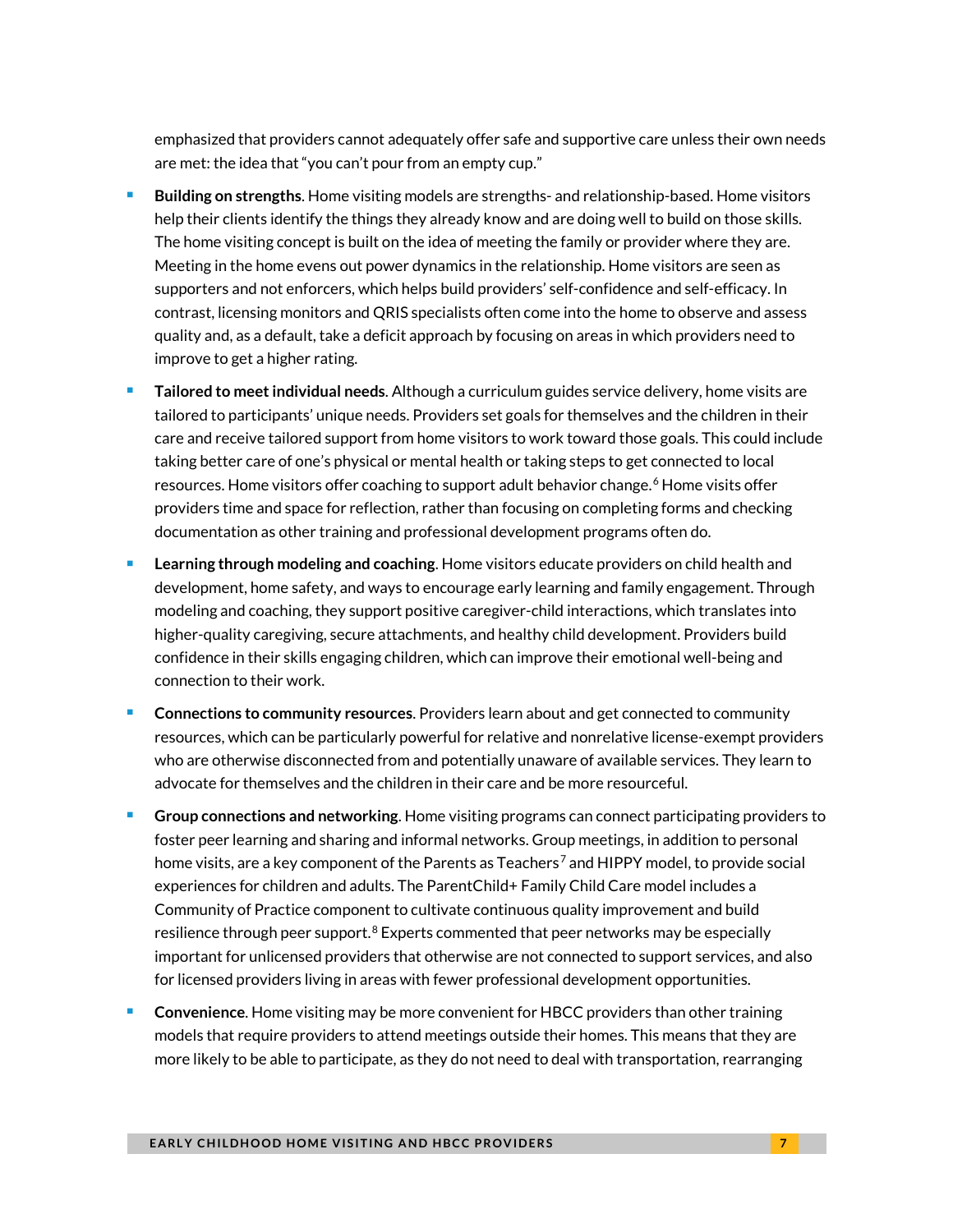schedules, and arranging for substitute caregivers if during the time they are caring for children. It is also convenient because children can (and should) be present during the visit.

As providers strengthen their knowledge and skills and achieve positive mental health, this has spillover effects for the families they serve. Providers often wish they could better support parents' needs, and home visiting may give them the skills and resources to do so (Lloyd et al. 2019).

### **Potential Impacts of Expanding Home Visiting to HBCC**

If we assume the observed benefits for families are extended to HBCC providers, potential impacts on providers could include

- improvements in physical health (fewer providers self-reporting poor or fair health);
- **Fig. 5** fewer depressive symptoms;
- **•** reductions in food insecurity;
- increases in health insurance coverage;
- **If** improvements in the quality of their home environments; and
- **n** more supportive interactions with children in their care.

Potential impacts on children could include

- **Fall improvements in receptive language skills; and**
- **•** reductions in behavior problems.

These outcomes were all found to be statistically significant in a national randomized controlled trial of the four largest home visiting models implemented in the US (Michalopoulos et al. 2019); though outcomes varied by home visiting model and dosage. $^9$  $^9$ 

A small-scale evaluation of home visiting services for registered and license-exempt HBCC providers in New York found significant improvements in the quality of the care environment, improvements in health and safety (e.g., handwashing, working smoke detectors), and an increase in providers' self-reported child development knowledge and skills (McCabe and Cochran 2008).

Experts also suggested that they would anticipate long-term benefits for providers when they participate in home visiting, such as reducing provider turnover and stabilizing the workforce.

### Sources of Home Visiting Funding

The main source of funding for home visiting programs for *families*is the federal Maternal, Infant, and Early Childhood Home Visiting (MIECHV) program administered through formula grant funding to states and territories, with a total allocation of \$400 million a year through fiscal year 2022. Federal aid in response to the COVID-19 pandemic included \$150 million in one-time emergency funding for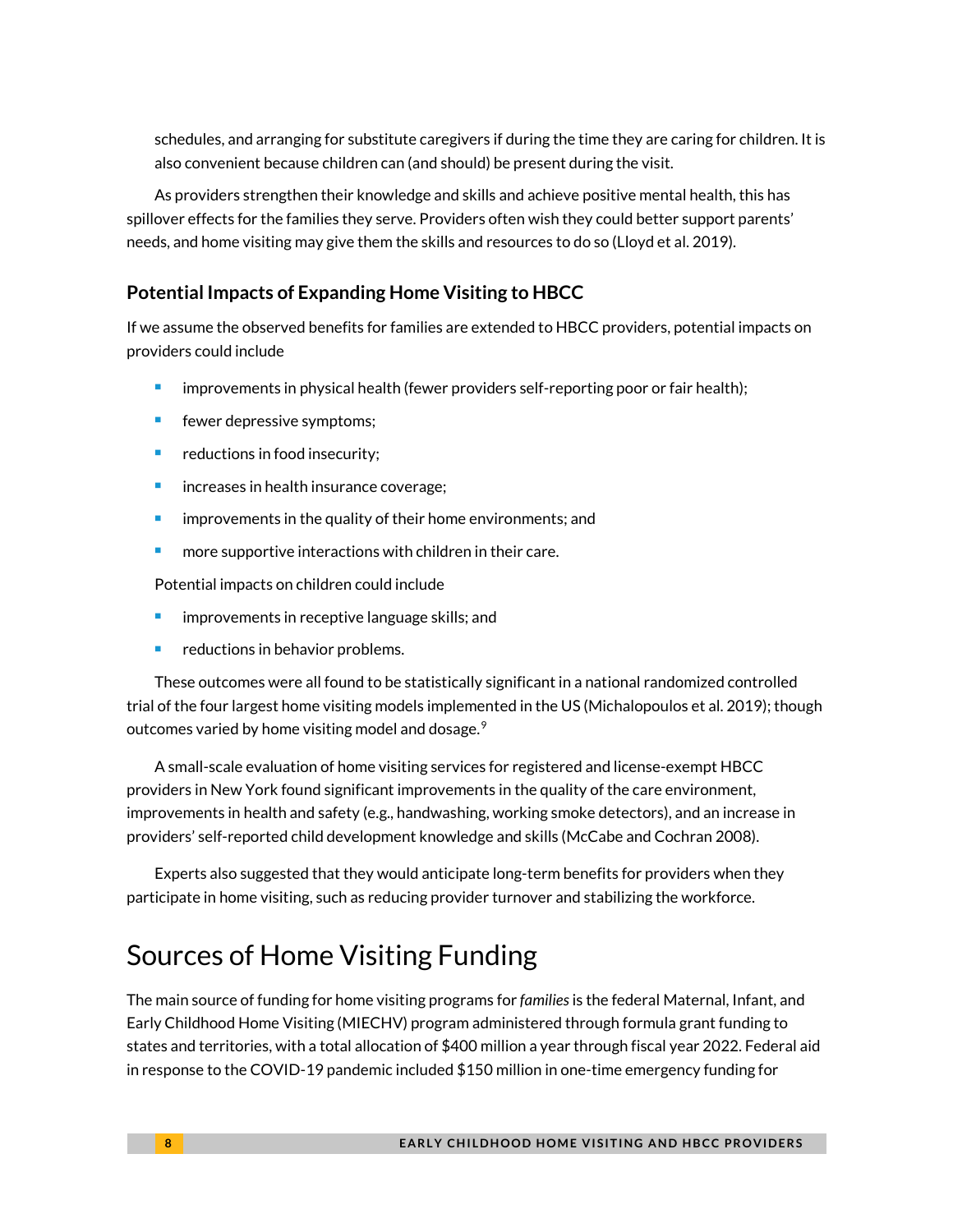MIECHV, expiring September 30, 2022, to support virtual and in-person visits. Other sources include Medicaid, Temporary Assistance to Needy Families (TANF), state general funds, state tobacco tax and lotteries, and philanthropic support. Programs generally target enrollment to the primary caregiver of the focal child—a parent or legal guardian.

Home visiting services for HBCC providers are less common. Without a dedicated funding source, states have been innovative with Child Care and Development Fund (CCDF) dollars and other existing funds to extend services to HBCC providers. Massachusetts is using infant-toddler set-aside funds from the Child Care and Development Block Grant to offer the ParentChild+ model to family child care providers serving toddlers. Colorado is using its Preschool Development Grant Birth to Five to add home visitors to its Parents as Teachers and HIPPY programs to specifically serve licensed HBCC providers and unlicensed family, friend, and neighbor caregivers. In Washington State, TANF child care dollars have been used, while local taxes from Seattle support ParentChild+ services in the city. Family First funding to prevent child maltreatment is another possible source that experts mentioned in our interviews. Additionally, the Early Head Start Home-Based Option targets services to parents of infants and toddlers but includes some visits and light-touch supports for FFN caregivers (Paulsell et al. 2006). Head Start Program Performance Standards articulate a goal to ensure all child care settings serving Head Start and Early Head Start children are high quality, but no precedent exists for targeting the bulk of services to the FFN provider (rather than the parent), so this would be a shift in the current model. Because initiatives to include HBCC have been small-scale and recent pilots, limited data are available on the enrollment of HBCC providers in home visiting.

With no clear funding stream, the experts we interviewed questioned whether MIECHV eligibility rules could be redefined to allow services to transfer from the parent as the *primary* caregiver to an HBCC provider as a *secondary* caregiver on record, thus following the focal child—or including the secondary provider from the start. This approach could promote greater program retention, because services could continue for children regardless of setting and their parents' ability to participate. For example, if a mother became employed or returned to work and did not have time to commit to home visiting, her child's provider could receive services in her place.

The influx of child care funding under the American Rescue Plan Act of 2021 as well as the increased funds available through the other pandemic relief initiatives give states a unique opportunity to invest in efforts to support HBCC providers.<sup>[10](#page-14-9)</sup> Specifically, investing in home visiting for HBCC and strategies to support the mental health of HBCC providers can be a focus of the funds designed to stabilize the child care sector. For example, in the American Rescue Plan, stabilization funds can be used to support the workforce's mental health, at least for staff or providers in programs or settings that are licensed, registered, or regulated (Fortner 2021). Applying an equity lens, states can focus on HBCC providers needing the most support to weather the pandemic; rather than another form of monitoring, home visiting is nonpunitive and strengths- and relationship-based and can focus on provider well-being as the core to strengthening the HBCC sector's stability and quality.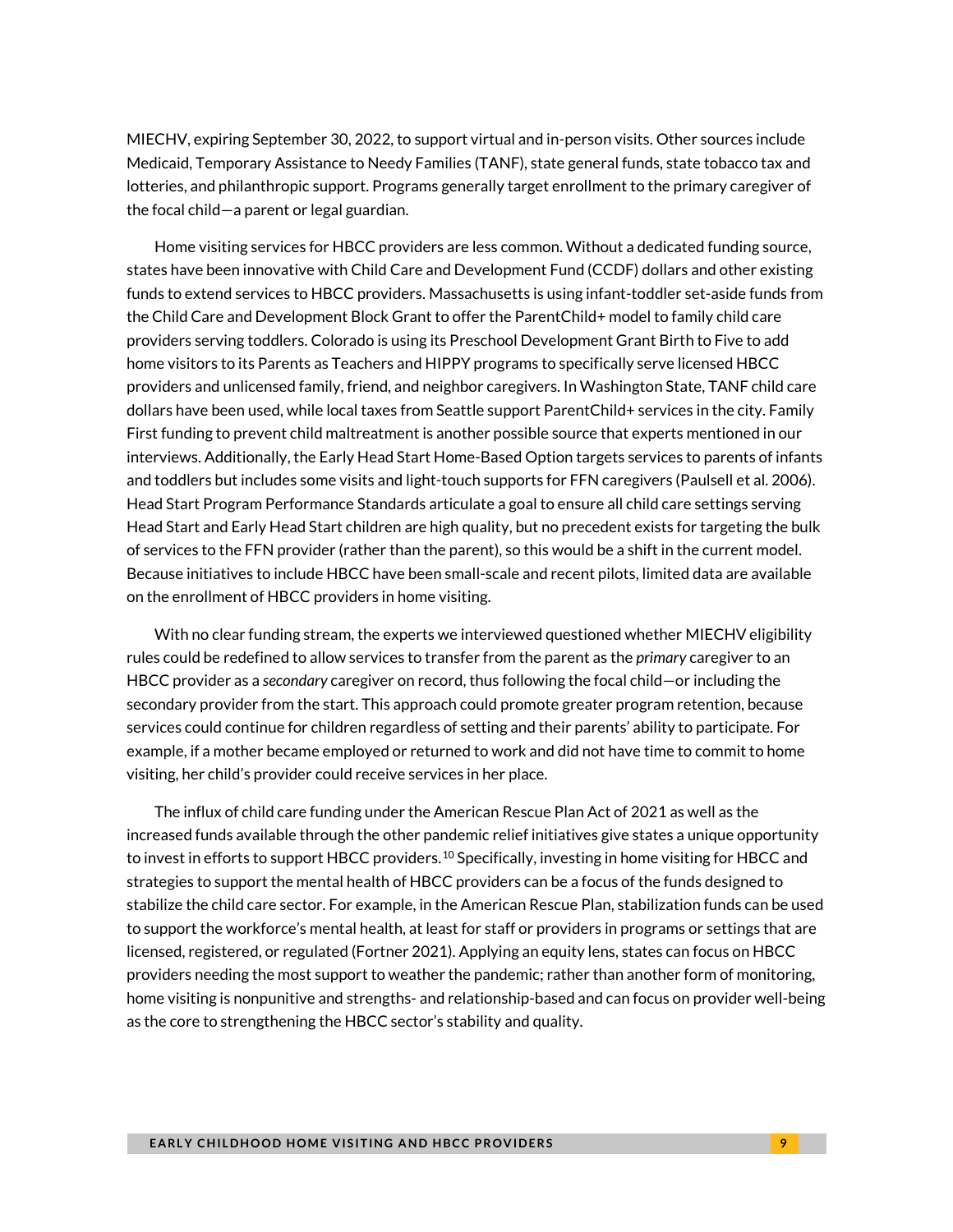# Key Considerations and Challenges to Expanding Home Visiting to HBCC

Although expanding home visiting to HBCC has many potential benefits, our assessment identified several implementation challenges, including the following:

- **EXEDENT I** limited service and funding availability for home visiting services generally
- constraints in program eligibility definitions, with few programs serving HBCC providers
- home visiting and early care and education operating in siloes
- perceived duplication of ongoing quality improvement initiatives

We discuss each issue below as an actionable area for policy improvement.

### **Limited Service and Funding Availability**

Evidence-based home visiting services are available in all 50 states and US territories (NHVRC 2021). An estimated 53 percent of all US counties have at least one local home visiting agency implementing a model designated as evidence-based by the US Department of Health and Human Services (NHVRC 2021). Although services have expanded dramatically in the past decade since the 2010 rollout of the federal MIECHV program coupled with an increase in state investments, evidence-based home visiting programs reach only an estimated 1.7 percent of the approximately 17.6 million pregnant women and parenting families who could benefit from home visiting; this estimate includes all families with a child younger than age 6 and not yet in kindergarten and all pregnant women (NHVRC 2021). Other models not yet recognized as evidence-based serve additional families, but the reach is still low.

### **Constraints in Program Eligibility Definitions**

Local programs follow the guidance specific to their program model to determine eligibility, such as serving only families with low incomes or children of a specific age group. Because home visiting models are designed to target pregnant women and parents of young children, local service organizations are built and funded specifically to recruit and work with parents and legal guardians and not HBCC providers broadly. Few home visiting models—ParentChild+, HIPPY, and Parents as Teachers—have adapted their curricula to target HBCC providers (not only parents). Existing examples of expanding home visiting services to HBCC are a result of state or local commitment to serve this population and innovative strategies on the ground to implement.

### **Home Visiting and Early Care and Education Operating in Siloes**

Because home visiting is seen as a parent support model, the home visiting and early care and education fields have questioned how services can be offered without the parent there. These two service systems have traditionally operated in siloes with little cross-system coordination and service integration (Lloyd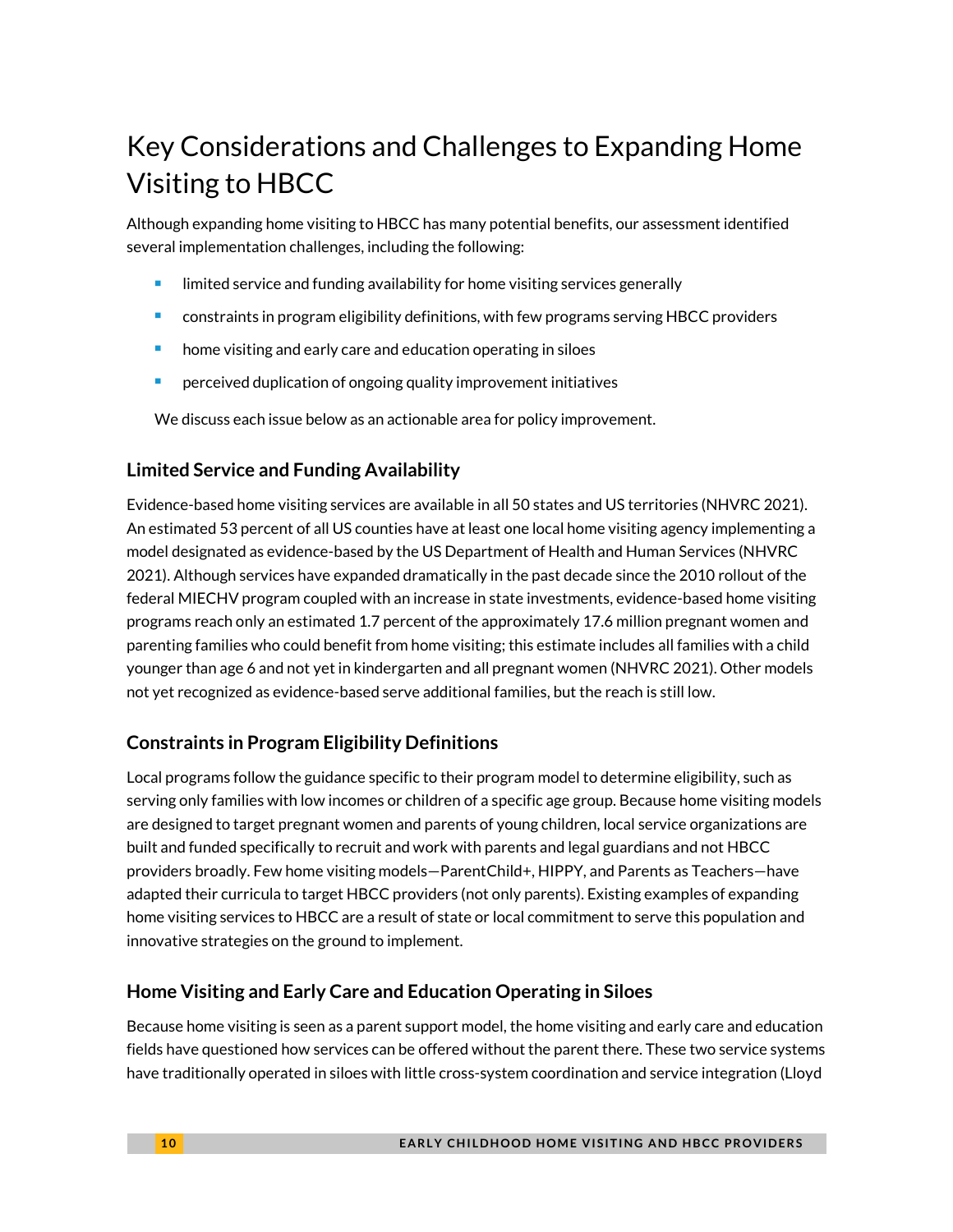et al. 2019). Some models may find it hard to adapt to integrate HBCC. The licensed child care sector may not see a role for home visiting, especially on top of existing quality improvement initiatives (though this would not be as much of an issue for license-exempt providers). It is also unclear how to structure services and advertise to parents of young children who are also informal caregivers of other children. How can home visiting serve a dual role and be both a parenting program and a program supporting a child care provider?

### **Perceived Duplication of Ongoing Quality Improvement Initiatives**

HBCC providers may perceive duplication of efforts with existing training and professional development opportunities. HBCC providers that are licensed or participate in QRIS, the subsidy system, and/or the Child and Adult Care Food Program already have monitors and inspectors coming into their homes and participate in required trainings. They might not see the benefit of home visiting and view it as something extra on top of what they are already doing for quality improvement. Besides being perceived as potentially duplicative, providers may not have the time to dedicate to recurring home visits (often weekly). Providers may want to see the direct benefit for themselves before committing to services.

Experts explained that building a trusting relationship with the home visitor is foundational to active engagement. Providers must view home visitors as "on their side," nonintrusive, and not related to accountability efforts of the state or county child care agency. Duplication of efforts is less likely to be an issue for unlicensed providers not connected to any regulatory system, but they too must see the benefits and be willing to open their doors and trust home visitors.

### Recommended Actions

Our assessment of the published literature and interviews with key experts identified several actions that, if followed, could bring home visiting into more HBCC settings. We divide these recommendations into three sections: (1) state policy actions, (2) federal policy actions, and (3) actions for the home visiting field, including models, technical assistance providers, and advocates.

### **Recommended State Policy Actions**

 **Take inventory of HBCC providers throughout the state and how available adaptations of home visiting models fit current needs.** States should consider HBCC providers' diverse needs and how home visiting can support various types of HBCC providers in different ways. Home visiting may be particularly beneficial to small, licensed, or unlicensed HBCC providers and relative caregivers who are more similar to parents caring for a single child or small group. Whereas licensed providers may have different ambitions and needs for technical support to run their businesses well, which will ease work stress, unlicensed providers may benefit more from the tailored support and connections that home visiting offers. States may already provide training and supports to different types of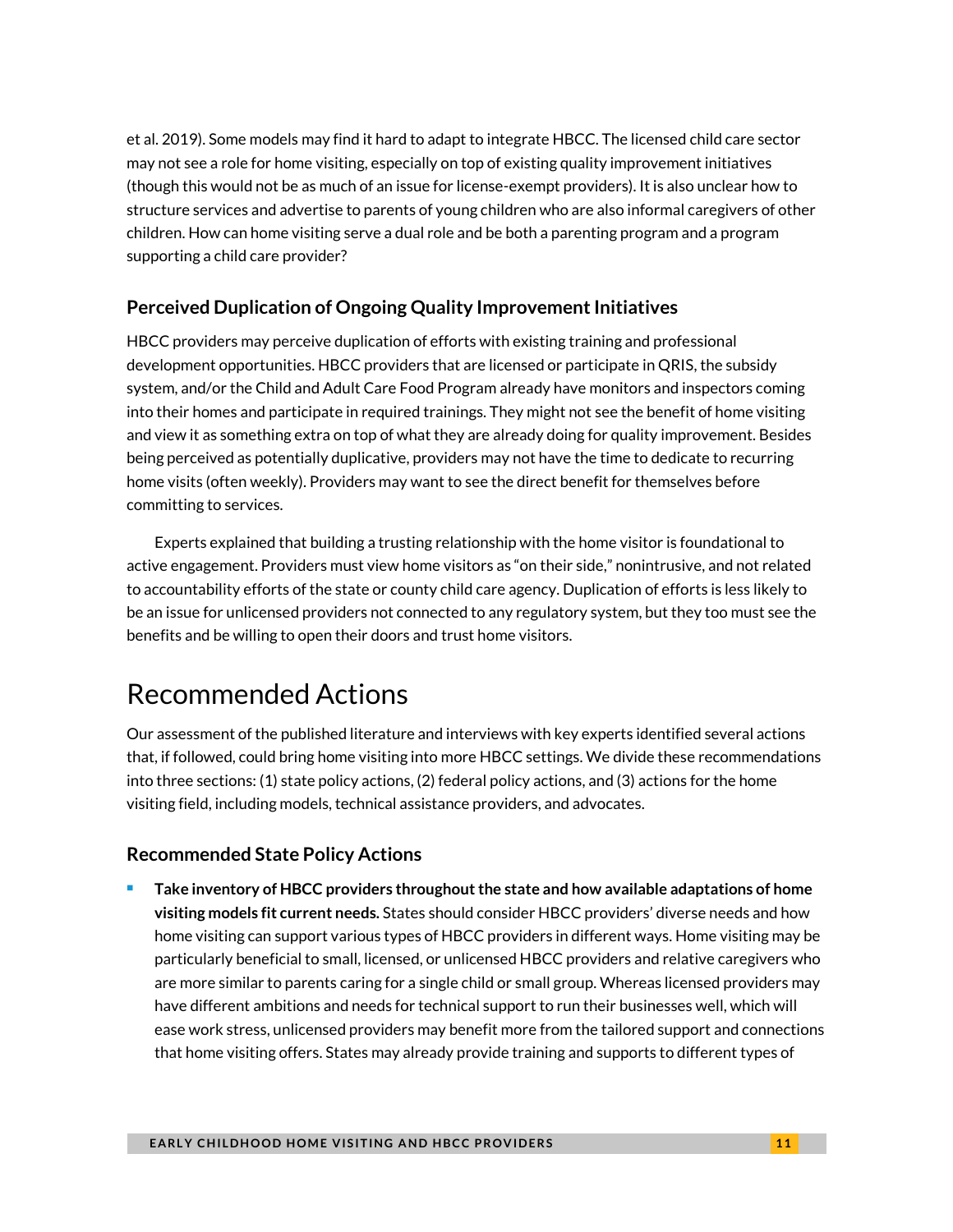HBCC through licensing and QRIS, so taking inventory of those existing opportunities and who has access and who does not is important.

- **Identify which home visiting models, if any, are already offered in each local community and what would be required to expand services to HBCC.** Given the limited reach of current services, local home visiting agencies may not have the flexibility to expand without infrastructure supports and hiring new staff. With adequate staff and technology, virtual visits may be one option to help expand services in rural and hard-to-reach areas. During the COVID-19 pandemic, home visiting programs responded rapidly and shifted to a virtual platform to ensure services for families could continue (Thomson, Joraanstad, and Meisch 2021). State leaders should reflect on these experiences locally and consider the benefits and limitations of virtual visits within the context of HBCC.
- **Leverage new federal funds available for rebuilding the child care system to expand home visiting services to HBCC providers.** In the long term, this investment can support the workforce's mental health and well-being and the quality of care they provide, particularly for those hurt by the pandemic. Work with home visiting models to provide guidance and technical support to local service organizations, especially around hiring and training home visitors. Offer resources and supports to local home visiting programs to build their capacity, knowing that program expansion can take time and energy that programs may not currently have.
- **Leverage existing home visiting networks or build networks that can serve as a central hub for home visiting activities and group collaborations.** States might consider funding local organizations that work with HBCC providers to support home visiting implementation. This could include staffed family child care networks, with large networks even housing a home visiting program, or networks working more closely with family, friend, and neighbor caregivers. Networks have the benefit of being connected to providers and can find out what providers want and need (Adams and Dwyer 2021b). They can help determine when home visiting services would be beneficial to local providers. They can also be a trusted source to connect providers with home visiting services and coordinate with other services and monitoring activities to break down siloes and reduce duplication of efforts. States already implementing professional development for HBCC settings may consider how to integrate a home visiting component or apply lessons learned from home visiting.
- **Improve cross-program service coordination to identify gaps and avoid duplication of efforts and time burden on providers.** Providers may be engaged in other training and professional development initiatives, including QRIS. Home visitors working with HBCC should coordinate and communicate with QRIS specialists or other state quality-improvement experts about the work they are doing with providers and the information they are providing to support providers' goals. Information should be complementary and reinforcing and not conflicting or overly duplicative.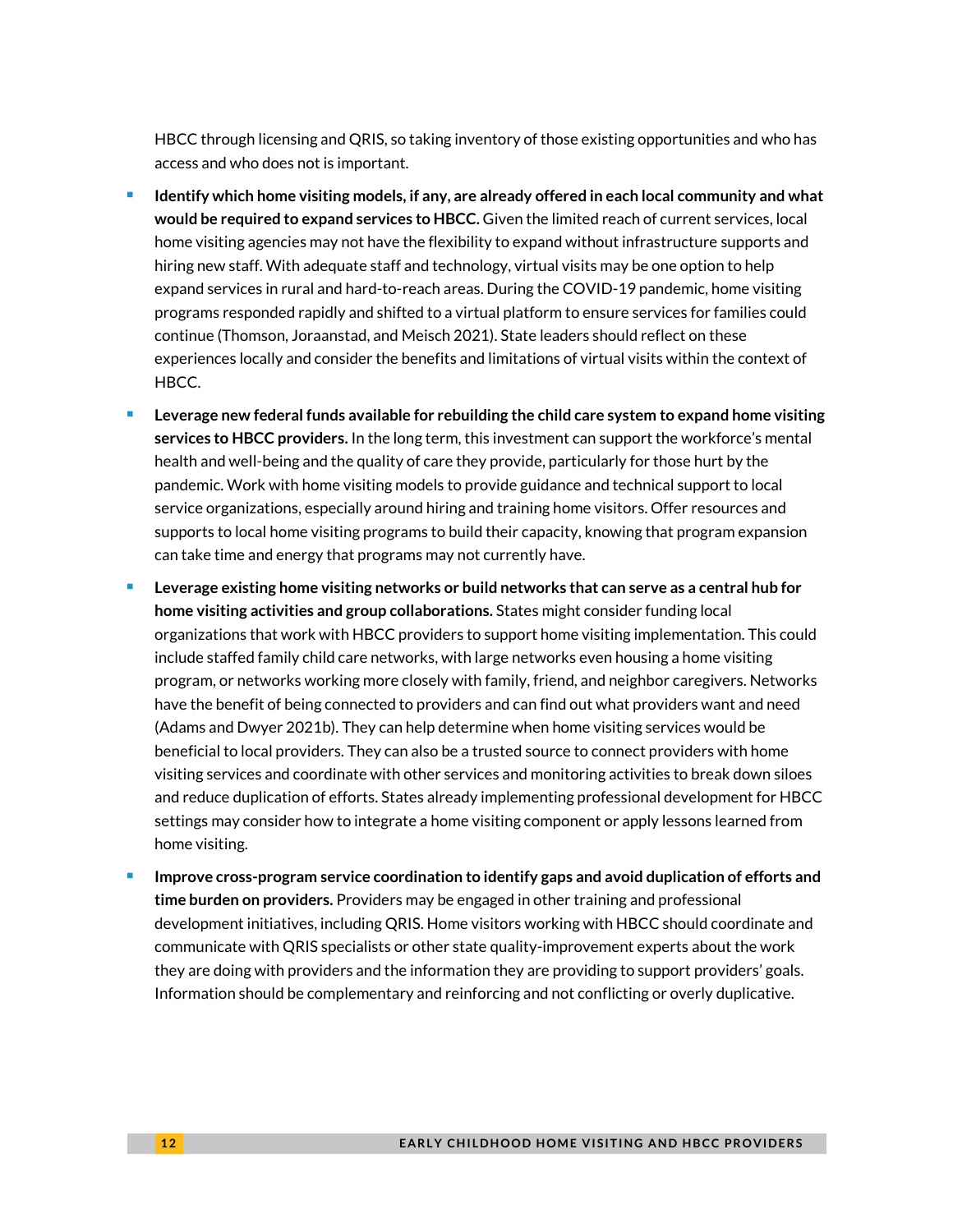### **Recommended Federal Policy Actions**

- **Provide guidance to states about how to use CCDF funds for home visiting services.** States might benefit from additional information from the Office of Child Care on approved uses of CCDF funds (e.g., quality set-aside) and pandemic relief funds for child care stabilization. In particular, can funds be directed to any type of home visiting model? Must services be limited to licensed or regulated providers, or could license-exempt providers—specifically license-exempt providers outside the subsidy system—be offered home visiting services?
- **Review MIECHV program eligibility rules, clarify whether and how HBCC providers can be eligible, and consider expansion of eligibility definition.** States and local implementing agencies receiving MIECHV funding would benefit from knowing how MIECHV funds could be used to serve HBCC providers. Are there certain circumstances, for example, where an active case could be transferred from a parent to a nonparental caregiver to promote family retention? Or could MIECHV funding be used to target and serve HBCC providers from the start? Documenting and sharing guidance for the field on these issues would be beneficial.
- **Gather federal agency leaders and staff to discuss ways to bring child care and home visiting systems together.** Without a dedicated funding stream, states and local communities are drawing on various sources to offer home visiting services to a very small subset of HBCC providers. However, more resources and coordinated guidance are needed at the federal level to support widespread service delivery. Given the pandemic's debilitating effects on the child care system and the workforce's health and well-being, a natural next step would be to explore health- and mentalhealth related services, like home visiting, that can support the workforce and children in their care.

### **Recommended Policy Actions for the Home Visiting Field**

- **Support cross-model collaboration to adapt model curricula when appropriate and tailor services to reach HBCC providers.** Adaptation may not be appropriate for all models, though several have already accomplished this and others could. As a first step, models must embrace the idea that home visiting has a role in HBCC. The experts we interviewed mentioned that the home visiting field has generally been reluctant to engage with HBCC, because of its long history of serving parents. Models are focused on the parent-child pair, often excluding other adult caregivers unless they are present with the parent at the time of visit. Models interested in adapting should reach out to formal and informal HBCC networks that understand and support providers to explore what elements would be useful to them and how to best adapt.
- **When adapting home visiting models, be mindful of the unique realities of HBCC and differences among providers.** Model developers often do not have an early childhood education background or strong knowledge of HBCC. When adapting curricula, models should be mindful of the unique features of HBCC and how they are different from center-based providers. This includes the presence of mixed-age groups, caregiving as a business for some portions of the HBCC sector though not for others, and long hours and parental need for nontraditional-hour care. HBCC arrangements are varied, with some providers caring for their own children and other parents'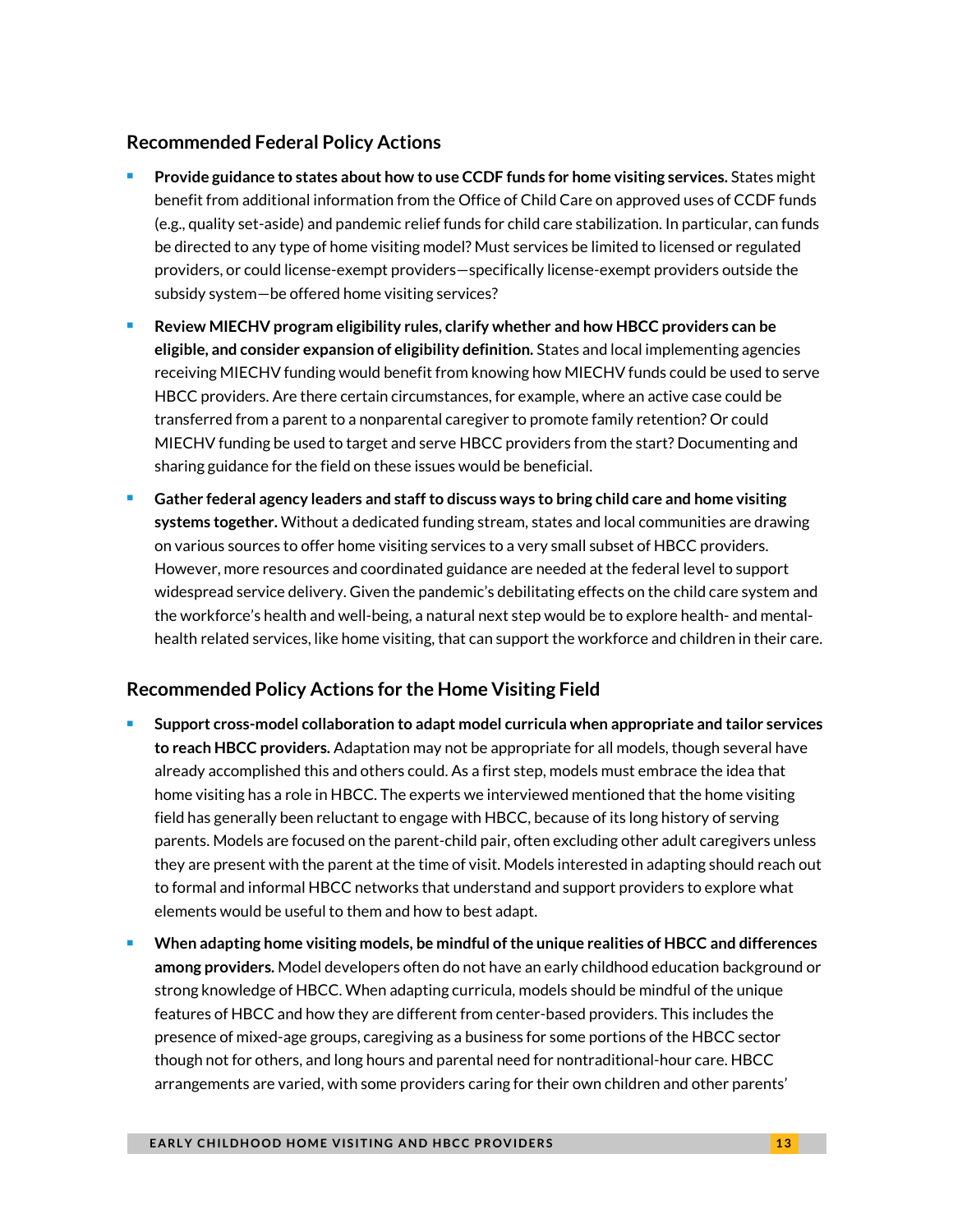children at the same time and some providers caring for only other people's children, related or unrelated. Group sizes range from caregiving for a single child (such as a grandmother caring for a grandchild) to large group homes with a dozen children, who may or may not require licensure depending on state licensing requirements. HBCC providers care for children for different reasons and in various contexts, with some caring for children with whom they have a relationship and some effectively running a small business. Model developers must consider the unique circumstances of HBCC providers and determine how they support different types of providers, or else clearly specify the target subgroup of HBCC providers. With any efforts, attending to caregiver well-being and quality of caregiving interactions needs to be front and center.

- **Consider the needs of a wide range of age groups, including school-age children.** Although home visitors typically take a whole-family approach and consider the needs of older children when visiting a family, home visitors are generally not trained to work with school-age children. With more than half of HBCC serving at least one school-age child, according to the 2012 NSECE,<sup>[11](#page-14-10)</sup> home visitors may need additional training and supports to meet providers' needs if caring for school-age children. Experts discussed the challenge of the wide age range served in HBCC and how models may need to develop a base curriculum and then add on components to target needs of additional age groups.
- **Raise awareness of the value of home visiting services for HBCC providers.** Focus groups with HBCC providers in a past research study showed that available training opportunities are basic and offer little variety (Lloyd et al. 2019). QRIS are often too focused on assessments and ratings, often designed with child care centers in mind, and generally exclude unlicensed HBCC providers. Home visiting could offer a unique opportunity for change—to support home visitors' professional development and their personal wellness. Working with a trained professional who understands engagement with children and families in a home setting could be more useful than alternative approaches.

### Areas for Further Investigation

Our assessment identified several gaps in knowledge and program limitations that could be addressed in future research and curriculum development. Areas needing to be addressed include the following.

 **Which home visiting models work best with which types of providers, and for which outcomes?** More than 20 home visiting models are evidence-based or show promise with emerging evidence (NHVRC 2020). However, each model's evidence base is different, and home visiting curriculum adaptations for HBCC are limited and at such different stages of development. Whereas home visiting for parents focuses on strengthening parent-child interactions for children not yet in kindergarten while attending holistically to family needs, any adaptations to home visiting curricula for HBCC providers must consider that child care providers may be caring for multiple children and possibly unrelated and school-age children. More research is needed to test home visiting curricula with different types of HBCC providers to identify evidence of effectiveness.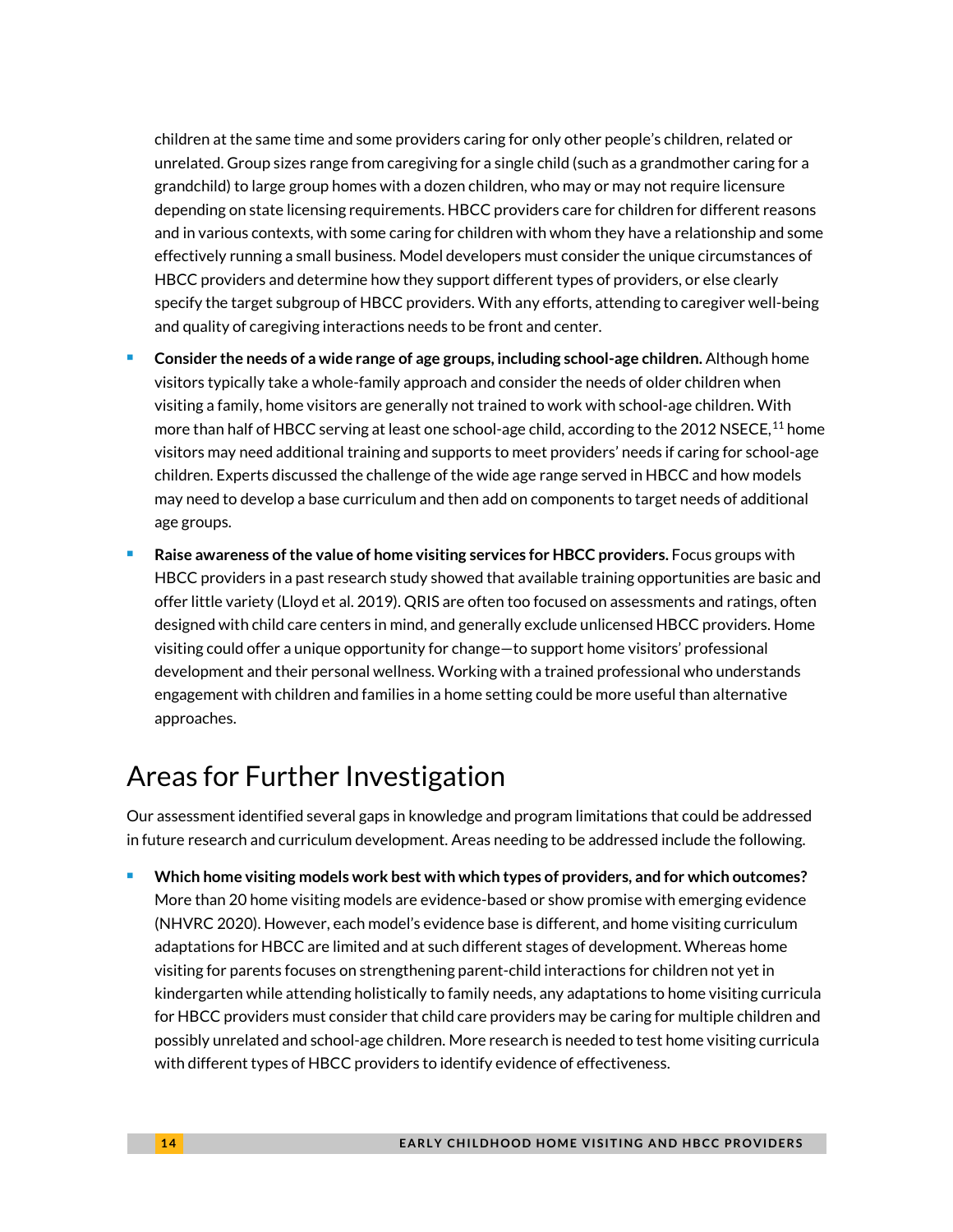- **What special training do home visitors need to understand the HBCC context?** Home visitors receive extensive training on a range of topics but may need specialized training to work with HBCC providers. What topics should this training cover? What can be learned from Parents as Teachers, HIPPY, and ParentChild+ regarding their model adaptations for HBCC?
- <span id="page-14-5"></span><span id="page-14-4"></span> **What services do HBCC providers really want?** Given concerns about possible duplication of efforts and burden for providers engaged in other initiatives and services, more work should be done to capture input from providers on their needs and whether there is a role for home visiting in supporting them.
- <span id="page-14-7"></span><span id="page-14-6"></span> **What lessons can be learned from sites that have extended home visiting to HBCC?** Additional research is needed to identify promising strategies, lessons learned, and potential challenges of using home visiting for HBCC to inform service expansion. As states engage in further piloting or expand services, they should support implementation research in addition to studying outcomes, to help understand program barriers and facilitators and providers' program experiences.

# <span id="page-14-9"></span><span id="page-14-8"></span>Conclusion

The approach of early childhood home visiting services—in-person, in-home visits tailored to caregivers' and children's needs—could support HBCC providers who typically work long hours and are isolated and disconnected from local resources. Home visiting offers opportunities to deliver coaching, training, and relationship-based support that can improve caregivers' well-being and interactions with children and the safety and quality of the early learning environment. Because home visiting services are currently limited in reach, steps would need to be taken to ensure appropriate staffing and infrastructure are in place to expand services to meet HBCC providers' needs.

### <span id="page-14-10"></span>**Notes**

- <span id="page-14-0"></span> $^1$  Companion briefs published by the Urban Institute discuss HBCC providers' participation in the child care subsidy system (Adams and Dwyer 2021), the Child and Adult Care Food Program (Adams and Hernandez-Lepe 2021a), infant and early childhood mental health consultation (Sandstrom and Dwyer 2021), and the Small Business Administration (Adams and Hernandez-Lepe 2021b). See all briefs at "Expanding Participation of Home-Based Child Care Providers in Federal Programs and Services," Urban Institute, accessed November 9, 2021, [https://www.urban.org/policy-centers/center-labor-human-services-and-population/projects/expanding](https://www.urban.org/policy-centers/center-labor-human-services-and-population/projects/expanding-participation-home-based-child-care-providers-federal-programs-and-services)[participation-home-based-child-care-providers-federal-programs-and-services.](https://www.urban.org/policy-centers/center-labor-human-services-and-population/projects/expanding-participation-home-based-child-care-providers-federal-programs-and-services)
- <span id="page-14-1"></span><sup>2</sup> Weighted estimates based on authors' analysis of the National Survey of Early Care and Education, 2019, Home-Based Public-Use Data File, Child and Family Data Archive, [https://www.childandfamilydataarchive.org/cfda/archives/cfda/studies/37941/.](https://www.childandfamilydataarchive.org/cfda/archives/cfda/studies/37941/)
- <span id="page-14-2"></span> $3$  "Home Visiting Model Effects," Home Visiting Evidence of Effectiveness, US Department of Health and Human Services, accessed October 5, 2021, [https://homvee.acf.hhs.gov/evidence-overview.](https://homvee.acf.hhs.gov/evidence-overview)
- <span id="page-14-3"></span>4 As of May 2021, ParentChild+ was being delivered to 184 licensed and license-exempt HBCC providers across seven states: Massachusetts, New Jersey, New York, Ohio, Pennsylvania, South Carolina, and Washington. Services in an eighth state (Minnesota) were on hiatus this year. Parents as Teachers has adapted its curriculum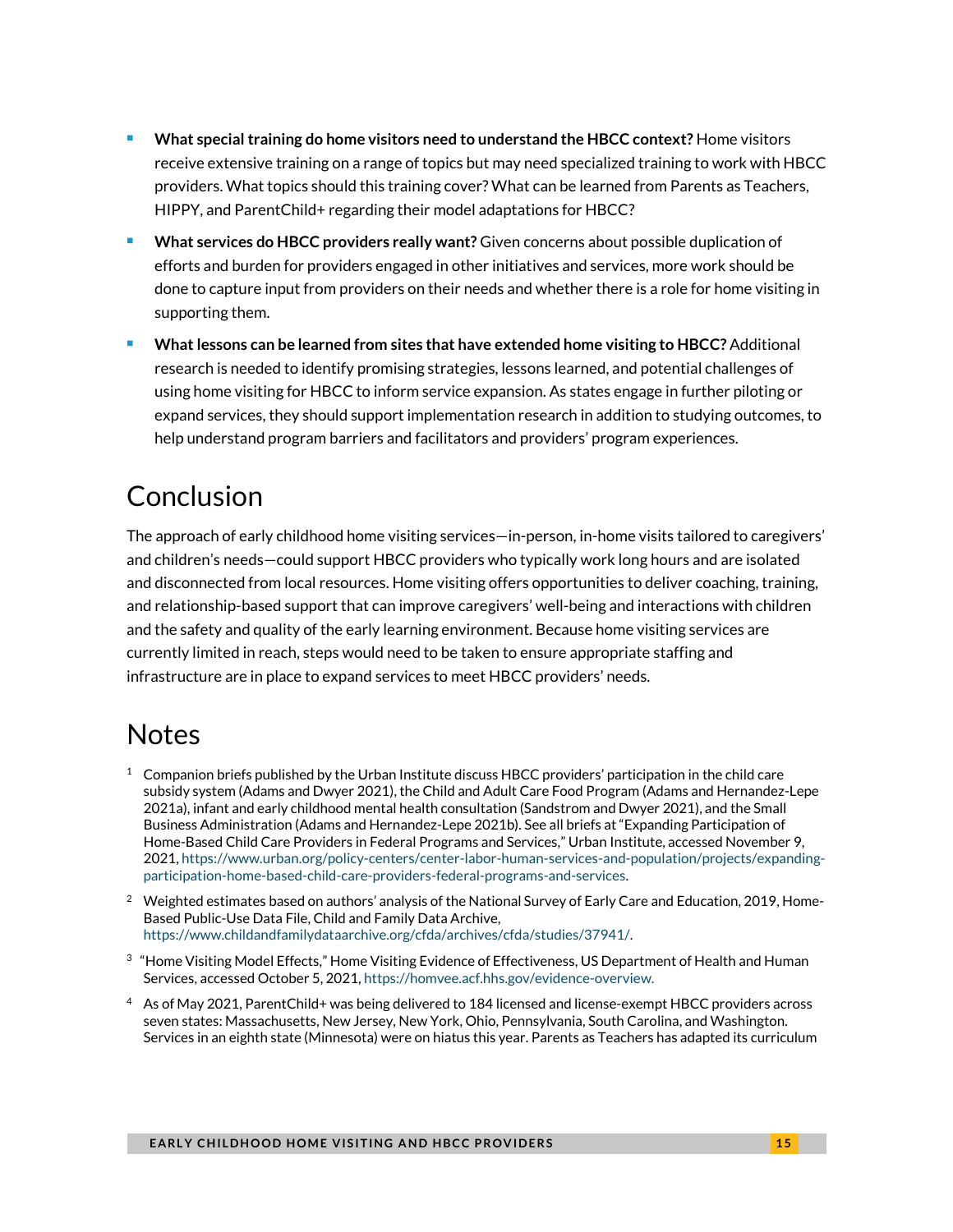for HBCC providers but did not have data available on its use and implementation. HIPPY was unable to share counts of HBCC providers served for this publication.

- <sup>5</sup> A scan of state and local initiatives to support HBCC professional development and quality improvement found multiple that include a home visiting component, but evidence of these models' effectiveness is limited (Porter et al. 2019). Home visiting in these programs is primarily geared toward home safety checks, providing technical assistance to support providers pursuing licensing or accreditation, and consultation or coaching to address lowquality elements observed in the home.
- $6$  Kelly Maxwell and Lauren Supplee, "Coaching to Change Adult Behavior: What Can Home Visiting and Early Care and Education Learn from Each Other?" *Child Trends* (blog), July 26, 2018, [https://www.childtrends.org/blog/coaching-to-change-adult-behavior-what-can-home-visiting-and-early-care](https://www.childtrends.org/blog/coaching-to-change-adult-behavior-what-can-home-visiting-and-early-care-and-education-learn-from-each-other)[and-education-learn-from-each-other.](https://www.childtrends.org/blog/coaching-to-change-adult-behavior-what-can-home-visiting-and-early-care-and-education-learn-from-each-other)
- <sup>7</sup> "Resources for Parents during COVID-19," Parents as Teachers, accessed October 5, 2021, [https://parentsasteachers.org/.](https://parentsasteachers.org/)
- <sup>8</sup> "Our Family Child Care Model," ParentChild+, accessed October 5, 2021, [https://www.parentchildplus.org/family-child-care/.](https://www.parentchildplus.org/family-child-care/)
- $9$  Parents as Teachers was one of the four models tested in that RCT, but HIPPY and ParentChild+ were not included.
- $^{10}$  The Coronavirus Aid, Relief, and Economic Security Act from March 2020 allocated \$2.5 billion for CCDF (see "Child Care and Development Fund [CCDF] Discretionary Funds Appropriated in the Coronavirus Aid, Relief, and Economic Security Act [CARES ACT] [Public Law 116-136] passed into law on March 27, 2020," memorandum to state, territory, and tribal Lead Agencies, April 29, 2020, https://www.acf.hhs.gov/sites/default/files/documents/occ/ccdf\_acf\_im\_2020\_01.pdf). The Coronavirus Response and Relief Supplemental Appropriations Act of 2021 from the US Department of Health and Human Services's (HHS) Administration for Children and Families (ACF) allocated \$10 billion for CCDF for subsidies, virus mitigation policies and practices, and assistance to stabilize providers in and out of the subsidy system (see "Planned Use of Child Care and Development Fund [CCDF] Coronavirus Response and Relief Supplemental Appropriations Act, 2021 [CRRSA] Funds Report," memorandum to state, territory, and tribal Lead Agencies, February 12, 2021, (https://www.acf.hhs.gov/sites/default/files/documents/occ/CCDF-ACF-PI-2021-01.pdf). The American Rescue Plan allocated \$39 billion to states, territories, and tribes to address the child care crisis caused by COVID-19. See press release: "Child Care Funding Released in American Rescue Plan," HHS, ACF, April 15, 2021[, https://www.acf.hhs.gov/media/press/2021/child-care-funding-released-american-rescue-plan.](https://www.acf.hhs.gov/media/press/2021/child-care-funding-released-american-rescue-plan)
- $11$  Weighted estimates based on authors' analysis of the National Survey of Early Care and Education, 2012, Home-Based Public-Use Data File, Child and Family Data Archive, [https://www.childandfamilydataarchive.org/cfda/cfda/studies/35519/datasets/9/sdaxml#.](https://www.childandfamilydataarchive.org/cfda/cfda/studies/35519/datasets/9/sdaxml)

### References

- Adams, Gina, and Kelly Dwyer. 2021a. ["Child Care Subsidies and Home-Based Child Care Providers: Expanding](https://www.urban.org/research/publication/child-care-subsidies-and-home-based-child-care-providers)  [Participation.](https://www.urban.org/research/publication/child-care-subsidies-and-home-based-child-care-providers)" Washington, DC: Urban Institute.
- ———. 2021b. ["Home-Based Child Care Networks and Federal Programs: Supporting Home-Based Child Care](https://www.urban.org/research/publication/home-based-child-care-networks-and-federal-programs-supporting-home-based-child-care-provider-participation)  Provider [Participation."](https://www.urban.org/research/publication/home-based-child-care-networks-and-federal-programs-supporting-home-based-child-care-provider-participation) Washington, DC: Urban Institute.
- Adams, Gina, and Fernando Hernandez-Lepe. 2021a. ["The Child and Adult Care Food Program and Home-Based](https://www.urban.org/research/publication/child-and-adult-care-food-program-and-home-based-child-care-providers)  [Child Care Providers: Expanding Participation."](https://www.urban.org/research/publication/child-and-adult-care-food-program-and-home-based-child-care-providers) Washington, DC: Urban Institute.
- ———. 2021b. ["Home-Based Child Care Providers and the Small Business Administration.](https://www.urban.org/research/publication/small-business-administration-and-home-based-child-care-providers-expanding-participation)" Washington, DC: Urban Institute.
- Duffee, James H., Alan L. Mendelsohn, Alice A. Kuo, Lori A. Legano, and Marian F. Earls. 2017. "Early Childhood Home Visiting." *Pediatrics* 140 (3): 1–14.

Fortner, Alyssa. 2021. "State's Plans to Use the CRRSA's \$10B in Child Care Relief Funds. Washington, DC: CLASP.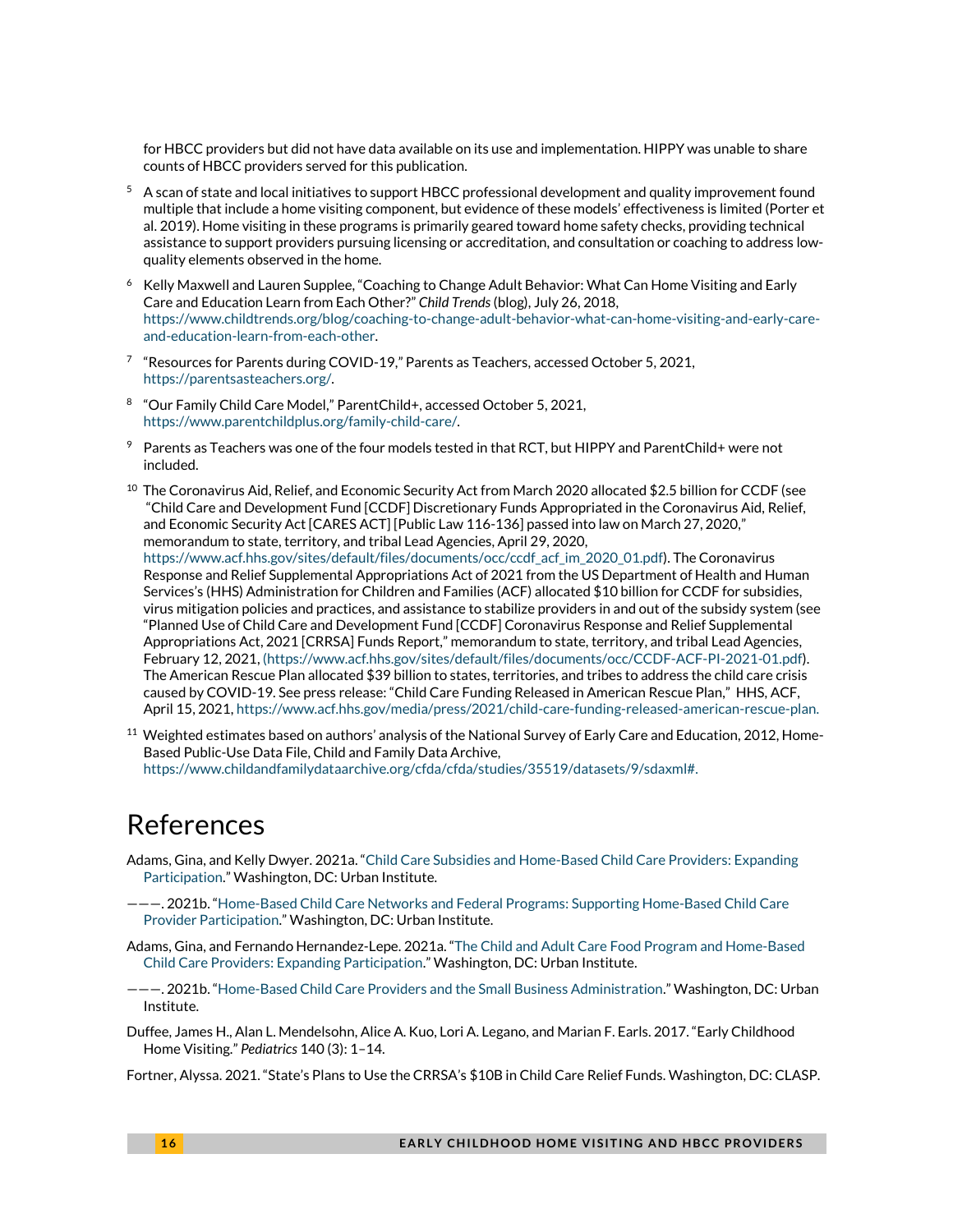- Gerstenblatt, Paula, Monica Faulkner, Ahyoung Lee, Linh Thy Doan, and Dnika Travis. 2014. "Not Babysitting: Work Stress and Well-Being for Family Child Care Providers." *Early Childhood Education Journal* 42 (1): 67– 75. [https://doi.org/10.1007/s10643-012-0571-4.](https://doi.org/10.1007/s10643-012-0571-4)
- Laughlin, Lynda. 2013. ["Who's Minding the Kids? Child Care Arrangements: Spring 2011."](https://www.census.gov/prod/2013pubs/p70-135.pdf) Current Population Reports, P70-135. Washington, DC: US Census Bureau.
- Lloyd, Chrishana, Maggie Kane, Deborah Seok, and Claudia Vega. 2019. *[Examining the Feasibility of Using Home](https://www.childtrends.org/wp-content/uploads/2019/09/FCD-Full-Report_ChildTrends_Sept2019.pdf)  [Visiting Models to Support Home-Based Child Care Providers.](https://www.childtrends.org/wp-content/uploads/2019/09/FCD-Full-Report_ChildTrends_Sept2019.pdf)* Bethesda, MD: Child Trends.
- McCabe, Lisa A., and Moncrieff Cochran. *Can Home Visiting Increase the Quality of Home-based Child Care? Findings from the Caring for Quality Project.* The Cornell Early Childhood Project. Ithaca, NY: Cornell University.
- Michalopoulos, Charles, Kristen Faucetta, Carolyn J. Hill, Ximena A. Portilla, Lori Burrell, Helen Lee, Anne Duggan, and Virginia Knox. 2019. *[Impacts on Family Outcomes of Evidence-Based Early Childhood Home Visiting: Results from](https://www.acf.hhs.gov/opre/report/impacts-family-outcomes-evidence-based-early-childhood-home-visiting-results-mother-and)  [the Mother and Infant Home Visiting Program Evaluation.](https://www.acf.hhs.gov/opre/report/impacts-family-outcomes-evidence-based-early-childhood-home-visiting-results-mother-and)* OPRE Report #2019-07. Washington, DC: US Department of Health and Human Services (HHS), Administration for Children and Families (ACF), Office of Planning, Research and Evaluation (OPRE).
- NHVRC (National Home Visiting Resource Center). 2021. *[National Home Visiting Yearbook](https://nhvrc.org/yearbook/2021-yearbook/who-is-being-served/)*. Arlington, VA; Washington, DC: James Bell Associates; Urban Institute.
- NSECE (National Survey of Early Care and Education) Project Team. 2016a. *[Early Care and Education Usage and](https://www.acf.hhs.gov/sites/default/files/documents/opre/nsece_usage_and_cost_tabulations_toopre_04302018_508.pdf)  [Households' Out-of-pocket Costs: Tabulations from the National Survey of Early Care and Education \(NSECE\).](https://www.acf.hhs.gov/sites/default/files/documents/opre/nsece_usage_and_cost_tabulations_toopre_04302018_508.pdf)* OPRE Report #2016-09, Washington DC: HHS, ACF, OPRE.
- ———. 2016b. *[Characteristics of Home-based Early Care and Education Providers: Initial Findings from the National](https://www.acf.hhs.gov/sites/default/files/documents/opre/characteristics_of_home_based_early_care_and_education_toopre_032416.pdf)  Survey of [Early Care and Education.](https://www.acf.hhs.gov/sites/default/files/documents/opre/characteristics_of_home_based_early_care_and_education_toopre_032416.pdf)* OPRE Report #2016-13, Washington, DC: HHS, ACF, OPRE.
- NSECE Project Team. 2021. *[Home-based Early Care and Education Providers in 2012 and 2019: Counts and](https://www.acf.hhs.gov/sites/default/files/documents/opre/NSECE-chartbook-homebased-may-2021.pdf)  [Characteristics.](https://www.acf.hhs.gov/sites/default/files/documents/opre/NSECE-chartbook-homebased-may-2021.pdf)* OPRE Report #2021-85, Washington, DC: HHS, ACF, OPRE.
- Paulsell, Diane, Debra Mekos, Patricia Del Grosso, Patti Banghart, and Renee Nogales. 2006. *The Enhanced Home Visiting Pilot Project: How Early Head Start Programs Are Reaching Out to Kith and Kin Caregivers Final Interim Report.* Washington, DC: HHS, ACF, OPRE.
- Porter, Toni, Juliet Bromer, Samantha Melvin, Marina Ragonese-Barnes, and Patricia Molloy. 2020. *[Family Child](https://www.erikson.edu/wp-content/uploads/2020/09/Family-Child-Care-Providers_Unsung-Heroes-in-the-COVID-19-Crisis.pdf)  [Care Providers: Unsung Heroes in the COVID-19 Crisis](https://www.erikson.edu/wp-content/uploads/2020/09/Family-Child-Care-Providers_Unsung-Heroes-in-the-COVID-19-Crisis.pdf)*. Chicago: Herr Research Center, Erikson Institute.
- Porter, Toni, Diane Paulsell, Tahra Nichols, Carol Begnoche, and Patricia Del Grosso. 2010. *Supporting Quality in Home-Based Child Care: A Compendium of 23 Initiatives*. Washington, DC: Mathematica Policy Research.
- Sandstrom, Heather, Sarah Benatar, Rebecca Peters, Devon Genua, Amelia Coffey, Cary Lou, Shirley Adelstein, and Erica Greenberg. 2020. *[Home Visiting Career Trajectories: Final Report.](https://www.urban.org/research/publication/home-visiting-career-trajectories)* Washington, DC: Urban Institute.
- Sandstrom, Heather, and Kelly Dwyer. 2021. ["Mental Health Consultation and Home-Based Child Care Providers:](https://www.urban.org/research/publication/mental-health-consultation-and-home-based-child-care-providers-expanding-participation)  [Expanding Participation.](https://www.urban.org/research/publication/mental-health-consultation-and-home-based-child-care-providers-expanding-participation)" Washington, DC: Urban Institute.
- Thomson, Amanda, Alexandra Joraanstad, and Allison D. Meisch. 2021. *[How Do Home Visiting Models Define and](https://nhvrc.org/product/models-define-virtual-home-visits/)  [Operationalize Virtual Home Visits?](https://nhvrc.org/product/models-define-virtual-home-visits/)* Arlington, VA: James Bell Associates.
- Tout, Kathryn, Katherine Magnuson, Shannon Lipscomb, Lynn Karoly, Rebecca Starr, Heather Quick…Jennifer Wenner. 2017. *Validation of the Quality Ratings Used in Quality Rating and Improvement Systems (QRIS): A Synthesis of State Studies*. OPRE Report 2017-92. Washington, DC: HHS, ACF, OPRE.